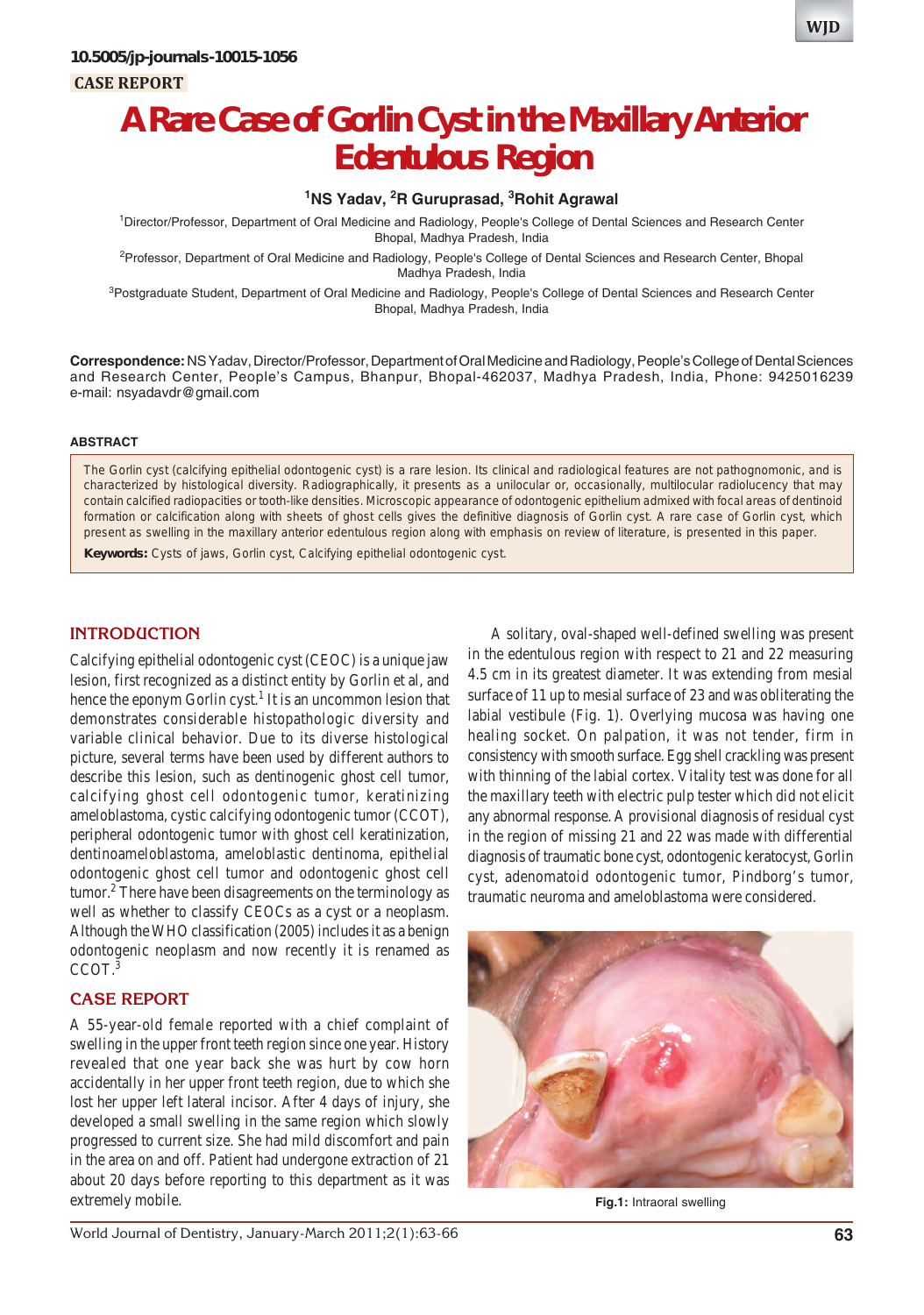

**Fig. 2:** IOPA



**Fig. 4A:** Photomicrograph showing cystic epithelial lining, chronic inflammatory cells infiltrate and ghosts cells (black arrow, H&E)



**Fig. 3:** Maxillary cross-sectional occlusal radiograph



**Fig. 4B:** Photomicrograph showing calcification (black arrow, H&E)

An intraoral periapical radiograph in the edentulous region with respect to 21 and 22 was taken, which showed a unilocular radiolucency extending up to the distal surface of 24 and was well-defined posteriorly with a corticated margin (Fig. 2).

An occlusal radiograph was taken which showed a unilocular radiolucency extending posteriorly up to the distal surface of 24 and was well defined with a corticated margin except in the anterior region where there was no corticated margin. Radiolucency was extending up to the midline and there was slight expansion of labial cortex in the region of 22 and 23 (Fig. 3). Fine needle aspiration cytology (FNAC) was done which yielded blood tinged fluid. Cytology report was inconclusive.

The patient was operated under local anesthesia. Enucleation and curettage were done. Histopathological examination of the enucleated specimen revealed an odontogenic cystic and few foci showing stellate reticulum-like cells along with aggregations of ghost cells and one area with spherical calcification which confirmed the diagnosis of CEOC (Figs 4A and B).

## **DISCUSSION**

CEOC is a rare example of a developmental odontogenic cyst comprising between  $2.1 \pm 0.37\%$  of all odontogenic tumors.<sup>4,8</sup> Gorlin et al initially regarded it as the oral analog of the cutaneous calcifying epithelioma of Malherbe but later labeled it as the calcifying odontogenic cyst.<sup>1</sup> Prior to this, Rywkind described it as a variant of the cholesteatoma<sup>5</sup> while Maitland regarded it as a type of ameloblastoma.<sup>6</sup> Langlais et al proposed the term calcifying odontogenic lesion (COL), which encompasses both the cystic and tumorous forms as well as combined lesions containing elements of both. The odontogenic origin of the CEOC is widely accepted.<sup>7</sup>

Praetorius et al suggested that it develops in the dental follicle, gingival tissue or bone from remnants of either odontogenic epithelium or reduced enamel epithelium.<sup>7</sup> The pathogenesis is, however, still controversial.<sup>9</sup> According to one study results suggest that CEOC is a neoplasm caused by an activating mutation of beta-catenin.10

CEOC is usually a nonaggressive cystic lesion which occur with equal frequency in the maxilla and mandible.<sup>11-13</sup> At least 75% of CEOC occurs in bone. About 75% of cases are found anterior to first molar especially associated with incisors and canines.14 It is predominantly intraosseous lesion, although 13 to 30% of cases in appeared series have appeared as peripheral (extraosseous) lesions.<sup>15-17</sup> Patient may range in age from infant to elder. The mean age is 33 years and most cases are diagnosed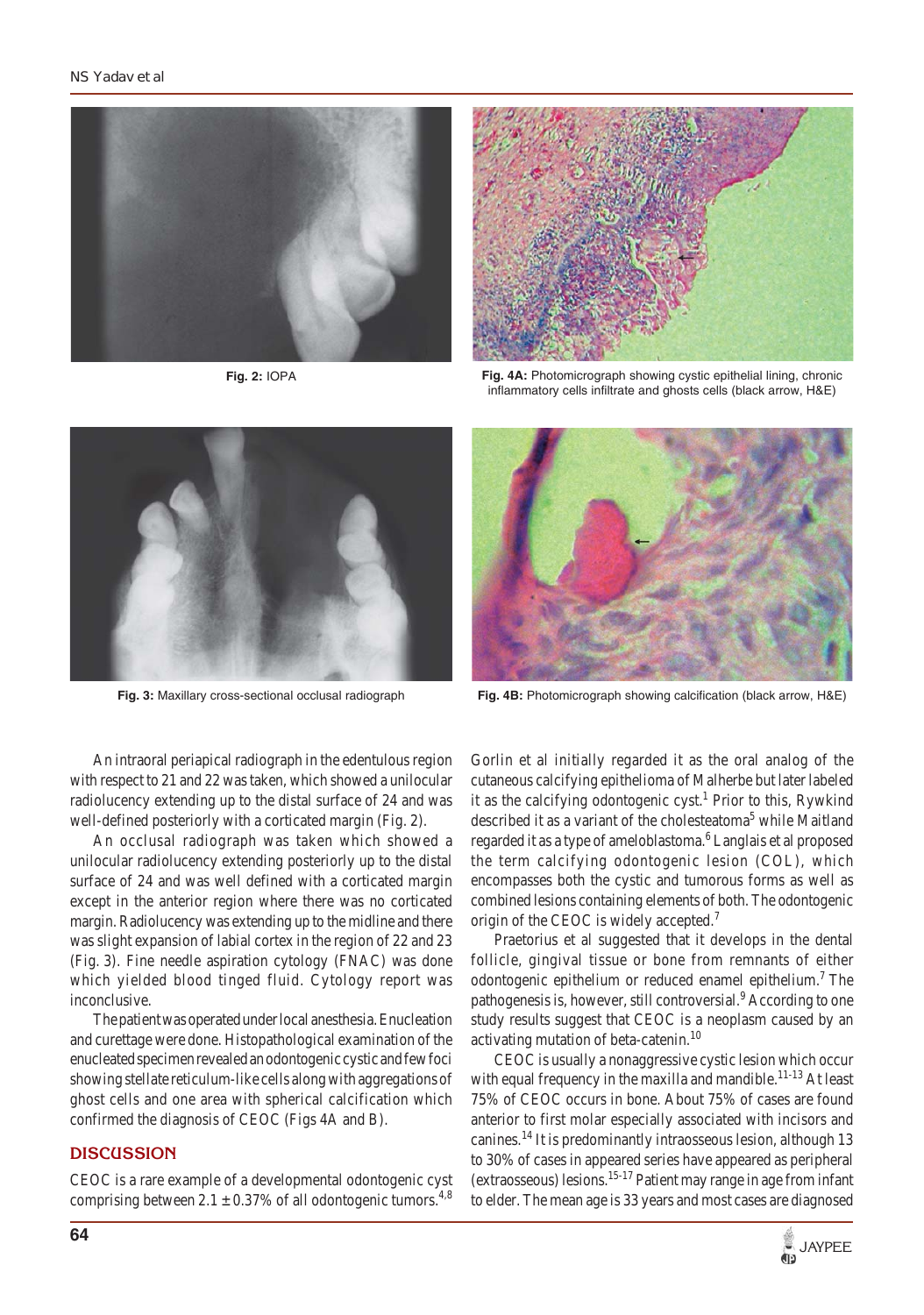in the second and third decades of life.<sup>18</sup> Cystic and solid variants of CEOC are described with the cystic variant comprising the majority of cases.19,20

Clinically, lesion usually appears as a slowly growing painless swelling unless secondarily infected. In some cases, expanding lesion may cause thinning of cortical plate as seen in present case and if untreated it can further lead to complete destruction of the cortical plate. On fine needle aspiration, the lesion often yields viscous, granular yellow fluid, which was not observed in the present case.<sup>14</sup>

It presents as unilocular radiolucency with irregular calcified bodies of varying size and opacity which is a typical feature, although not pathognomonic. Root resorption or divergence of adjacent teeth is suggested as one of the most important radiographic features, while in the present case there was only slight resorption in the apex of the root of upper left canine. Occasionally, it may appear multilocular.<sup>18</sup> In about one-third of cases, the radiolucent lesion is associated with an unerupted tooth, most often a canine.<sup>14,21,22</sup>

Histopathologically, a well-defined cystic lesion is found with a fibrous capsule and a lining odontogenic epithelium of 4 to 10 cells in thickness. The basal cells are cuboidal or columnar and similar to ameloblasts. The most characteristic histopathologic feature of CEOC is presence of variable numbers of ghost cells within epithelial component.<sup>18</sup> Occasionally, a small amount of true dentinoid material is formed in the adjacent connective tissue and can be differentiated from the ghost epithelium by means of the phloxin-tartrazine stain.23 The histological features of the CEOC are complicated by its frequent association with other odontogenic tumors, such as the complex or compound odontoma, ameloblastoma, odontoameloblastoma, ameloblastic fibroma, ameloblastic fibro-odontoma and the adenomatoid odontogenic tumor.<sup>9,19,24</sup> Five malignant tumors have been reported.15,25,26

Ghost cell keratinization, the characteristic microscopic feature of this cyst is also a defining feature of the cutaneous lesion known as calcifying epithelioma of Malherbe or pilomatrixoma.27 Actually these cysts share more histologic features with the rare intracranial neoplasm known as craniopharyngioma.28

In the jaws, apart from CEOC, ghost cells may also be seen in other odontogenic tumors including odontomas, ameloblastomas, adenomatoid odontogenic tumors, ameloblastic fibro-odontomas and ameloblastic fibromas. $27,28$ 

Enucleation is the preferred mode of treatment for simple cystic lesions.<sup>29</sup> Recurrence is unusual.<sup>30</sup> A follow-up period of at least 10 years is, therefore, recommended.<sup>29</sup>

## **CONCLUSION**

To find CCOT in the edentulous region is an extremely rare and new finding which is seen in our case. So, whenever a patient comes with an intraoral swelling anterior to first molar region whether dentulous or edentulous, as an oral physician we should

always keep CEOC as a differential diagnosis in our mind. As it does not have any pathognomonic, clinical and radiological features, so the definitive diagnosis of this lesion remains dependent on histological evaluation.

# **REFERENCES**

- 1. Gorlin RJ, Pindborg JJ, Clausen FP, Vickers RA. The calcifying odontogenic cyst—a possible analogue of the cutaneous calcifying epithelioma of Malherbe: An analysis of 15 cases. Oral Surgery, Oral Medicine, Oral Pathology 1962;15(10): 1235-43.
- 2. Uddipan Kumar, Hitesh Vij, Ruchieka Vij, et al. Dentinogenic ghost cell tumor of the peripheral variant mimicking epulis. International Journal of Dentistry. Published online October 26,2010; doi: 10.1155/2010/519494.
- 3. Phuu P Han, Hitoshi Nagatsuka, Chong H Siar, et al. A pigmented calcifying cystic odontogenic tumor associated with compound odontoma: A case report and review of literature. Head and Face Medicine 2007;3:35:1-6.
- 4. Shamaskin RG, Svirsky JA, Kaugars GE. Intraosseous and extraosseous calcifying odontogenic cyst (Gorlin cyst). J Oral Maxillofac Surg 1989;47:562-65.
- 5. Rywkind AW. Beitrag zur pathologie der cholesteatome. Virchow's Arch Path Anat 1932;283:13-28.
- 6. Maitland GR. Atypical adamantinoma of maxilla: Report of a case. J Oral Surg 1947;5:351-55.
- 7. Langlais RP, Langland OE, Nortj CJ. Diagnostic imaging of the jaws (1st ed). Malvern: Williams and Wilkens 1995; 305-08.
- 8. Praetorius F, Hjorting-Hansen E, Gorlin RJ, Vickers RA. Calcifying odontogenic cyst: Range, variations and neoplastic potential. Acta Odontol Scand 1981;39:227-40.
- 9. Shear M. Developmental odontogenic cysts. An update. J Oral Pathol Med 1994;23:1-11.
- 10. Shigeki Sekine, Sunao Sato, Takashi Takata, et al. Beta-catenin mutations are frequent in calcifying odontogenic cysts, but rare in ameloblastomas. Am J Pathol 2003;163:1707-12.
- 11. Ross A Kerr, Joan A Phelan. Benign lesions of the oral cavity. Oral Medicine New Delhi CBS (11th ed) 2008;149-50.
- 12. Neville BW, Damm DD, Allen CM, Bouquot JE. Oral and maxillofacial pathology (1st ed). Philadelphia: WB Saunders 1995;506-09.
- 13. Toida M, Ishimaru JI, Tatematsu N. Calcifying odontogenic cyst associated with compound odontoma: Report of a case. J Oral Maxillofac Surg 1990;48:77-81.
- 14. Stuart C White, Michael J Pharoah. Cyst and cyst-like lesions of the jaws. Oral Radiology Principles and Interpretation (6th ed) Noida Elsevier 2009:356-57.
- 15. Altini M, Farman AG. The calcifying odontogenic cyst. Oral Surg Oral Med Oral Pathol 1975;40:751-59.
- 16. Freedman PD, Lumerman H, Gee JK. Calcifying odontogenic cyst: A review and analysis of seventy cases. Oral Surg Oral Med Oral Pathol 1975;40:93-106.
- 17. Swan RH, Houston GD, Moore SP. Peripheral calcifying odontogenic cyst (Gorlin cyst). J Periodontl 1985;56:340-43.
- 18. Charles A Waldron. Odontogenic cysts and tumors. Oral and Maxillofacial Pathology (3rd ed) Noida: Elsevier 2009: 695-96.
- 19. Hong SP, Ellis GL, Hartman KS. Calcifying odontogenic cyst. Oral Surg Oral Med Oral Pathol 1991;72:56-64.
- 20. Tajima Y, Ohno J, Utsumi N. The dentinogenic ghost cell tumor. J Oral Pathol 1986;15:359-62.
- 21. Tse KM, To EWH. Central calcifying odontogenic cyst: Case report. Aust Dent J 1995;40:357-59.